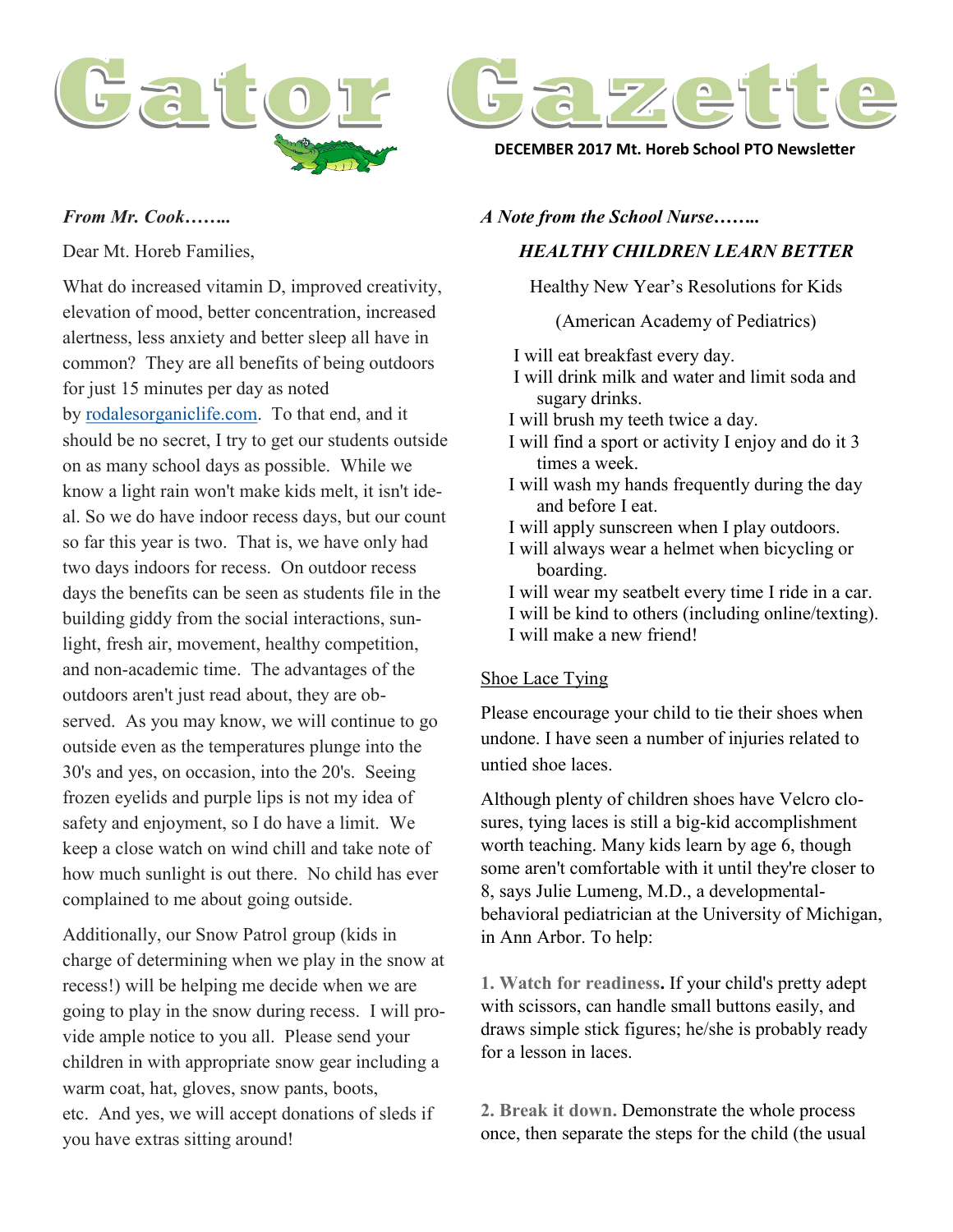way of tying is fine, even for beginners; if he/she struggles, you can instead teach the child to make two loops and then knot the loops). The child can practice each step until they're comfortable. Sometimes it's easier to learn with the shoe off the foot, or on a bigger shoe, like Dad's.

**3. Keep practicing.** Shoe tying is like riding a bike, not a skill that's hardwired once learned, like walking, says Dr. Lumeng.

**4. Don't force it.** If he/she has a hard time, put the laces aside for a month or so. If the child still struggles by age 8 and has difficulty with other fine motor skills, such as holding a pencil, talk to your pediatrician.

## **DONATION CAMPAIGN**

We would like to thank everyone who contributed to this year's Donation Campaign. Every donation is very much appreciated and will be put to good use supporting the PTO programs throughout the school year. Be on the look out for a receipt for your donation and don't forget to indicate if your company offers matching gifts.

**Book Fair**



The book fair was a great success. Thank you to all of the students, parents, and staff who supported it. The students and parents were able to come and browse the great selection of books and through everyone's purchases we were able to raise over almost \$3000 in Scholastic Dollars to buy educational items both for the library and from teacher wish lists.

We would like to thank all the members of the book fair committee, plus extra volunteers who helped out over the three days of the fair and made sure everything ran smoothly. Thanks also to Ms. Burkhardt and all of the teachers for helping kids choose books during the fair.

### **DIRECTORY**

We thank you for your patience while the directory was being prepared. If you joined the PTO, you should have received your directory by now. Please let us know if you have not.

# **ICE CREAM DAYS**



Ice cream can be purchased for \$1.00. Mark your calendars for the next Ice Cream Days, which will be held on December 1<sup>st</sup>, December 15<sup>th</sup>, and January 5th.

Snack cards are a convenient alternative to cash, and are available for \$5. At any point throughout the year, please send in your payment with your child's lunch and they can purchase a card at the snack table. Checks can be made out to Mt. Horeb PTO, or cash is accepted.

## **SPIRIT WEAR**

REMINDER: The PTO is selling sweatshirts and fleece jackets embroidered with the Mt. Horeb logo. What a great holiday gift for your Mt. Horeb kid and a perfect way to show your school spirit!

To order, please return the order form (sent home via backpack) with your payment (cash or check payable to: Mt. Horeb PTO) in an envelope marked "School Clothing."

For holiday delivery, orders must be received by 11/29. NO EXCEPTIONS!

Any orders received after 11/29 will be filled but will not be delivered until after the new year. Any questions can be directed to Stacy Sackett.

# **CULTURAL ARTS**

We are excited for our private showing of the movie Wonder, this Saturday at the Regal Hadley! This is a great opportunity for Mt. Horeb students and families to watch the **movie together** before our school assembly myFace on December 13th.

## **SAVE THE DATE**

Parents' Night Out – Friday, February 2nd DON'T FORGET TO PURCHASE YOUR TICKETS